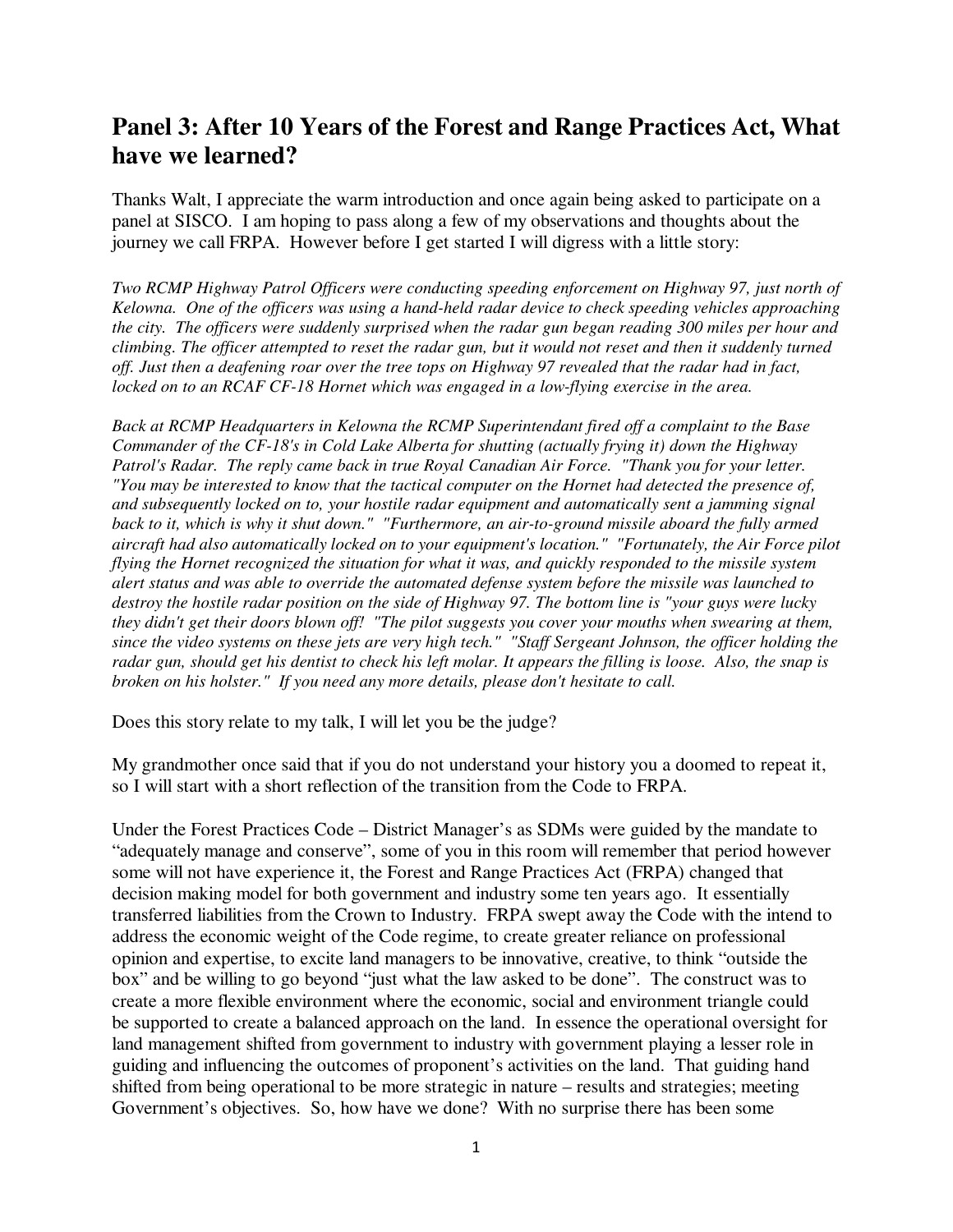success, some trickies and some pay attention to elements. Given where we are at today I believe that FRPA needs a revisit/refresh for some continuous improvement.

It is hard to specifically determine whether the economic burden for both government and industry was ever addressed by FRPA as that topic remains front and center in the conversation between government and industry and is a constant – Provincial Forest Forum and Opportunities Initiative Forums continue that discussion. In my mind the existence of these forums is more a product of inherent economic stresses within the forest sector driven by market cycles and global competition, it causes us to always need to seek betters ways to manage our collective business in a more effective and efficient manner; that conversation will never go away.

As we learned the new FRPA language we also experienced the rollercoaster of the markets with the deepest economic trough that I have seen in my career; we experienced the impacts of an extensive mountain pine beetle epidemic across the interior of the province with MPB challenges likely to be with us for many more decades; we also watched as many new entrants entered the sector to operate on to the land with different forms of tenure; we managed during a period where pine salvage harvesting dominated all aspects of our business resulting in – reactive planning, primarily clear-cut harvesting, manufacturing and marketing challenges – fibre dryness, lower grade lumber, chip and fines abundance of a lower quality chip; we operated in the backcountry generally away from the landscape conflicts and some would argue that less attention was being paid to land stewardship – the need for multiple use considerations. Of interest during this period we also experienced sector succession in government, industry and in stakeholder groups. With our heads down we adapted to a new reality just trying to survive, I wonder if we missed some of the sign posts of change during that journey.

Inter-sector communication dropped as we lost historic connections due to our singular focus on economic survival and our imbalanced focus on fibre saw less attention to those values described by the public during the land use planning era. Coupled with the impact of succession it resulted in silence between those with interests on the land when there should have been conversation. Planning processes changed as did our technology and communications tools – the loss of a five year development plan – a key in communicating present and future plans on the landscape and identifying trickies were replaced by the Forest Stewardship Plan – a tool describing results and strategies; a tool one level up from operations that created an accountability however did not encourage nor required connection between proponents, stakeholders and the public. In addition I suggest that an unintended consequence of our new approach to planning was a lack of a collaborative vision for the landscape, the creation of sector boundaries and isolated thinking that caused a mind shift. The landscape became "mine" not "ours" and the extraction model of the resources became singularly focus at the expense of others. We are beginning to see the outcome of this management model as the public and the land reacts to the accelerated extraction strategy that seemed to be spot forest management and not landscape forest management.

You may ask how all of this relates to FRPA. I suggest that there was an indirect link expected; one that thought that some of the best practices created during the Code period would be carried forward into the FRPA era. It is clear that government and industry were not aligned with respect to those best practices. Industry in my view responded by setting the performance bar at "what is legal will be done". Maybe necessary in the early days however as times change and as